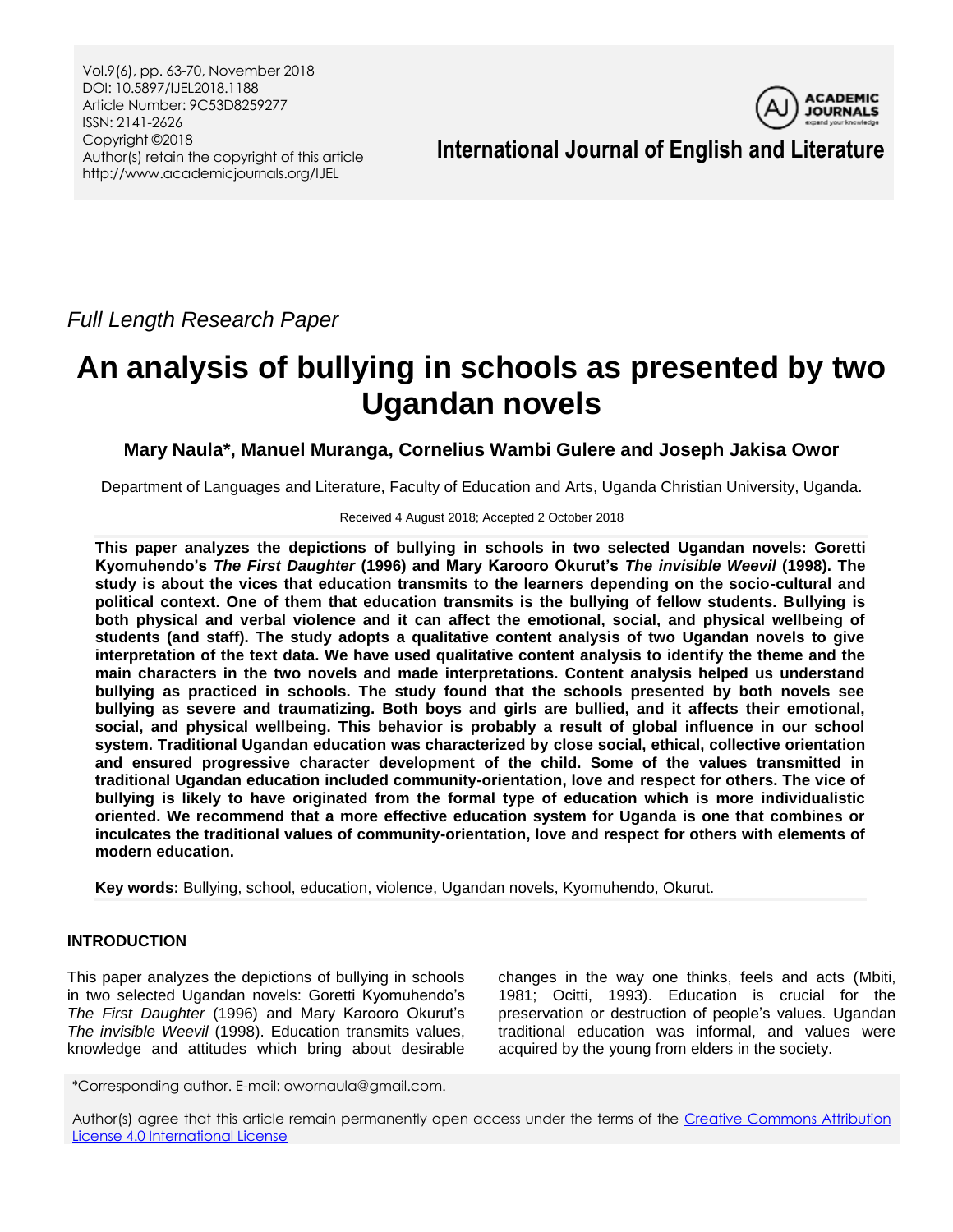According to Aghamelu (2017), Bullying in schools is a form of violence, which can be physical or psychological. Aghamelu also argues that physical violence is the infliction of painful injury by the use of instruments like whips, rape and fists. Psychological violence involves the use of hostile behaviour such as words to cause emotional damage or harm to the victim.

With the infiltration of globalization and formal education in Uganda, the basis of Ugandan ethical values, including indigenous education, was greatly undermined and replaced with foreign values, including the vice of bullying. Globalization has weakened this phrase so strong! It is better to state:

Globalization has somehow weakened the Ugandan indigenous values of love, kindness, honesty, hospitality and community orientation (Igboin, 2011; Okot p"Bitek, 1967; Omolewa, 2006). It has strengthened greed, selfishness, intolerance, disharmony, pride and loss of community spirit (Omolewa, 2006; Idang, 2015; Kyalo 2012; Igboin, 2011; Iguisi, 2014), which culminates into vices like bullying in schools.

### **Thesis**

Bullying in some schools in Uganda seems to be the norm in the education system.

### **Problem statement**

Excessive bullying is evidence of the drop in educational values in some Ugandan schools. It has resulted in students' fear, bitterness, depression and revenge in the real world with the consequence of long lasting depression in the lives of students (and teachers). This study is a virgin area because it has not been widely studied and there is hardly any research on Ugandan novels

### **Purpose**

The purpose of this paper is to examine how Kyomuhendo and Okurut portray bullying in two Ugandan Novels.

### **Scope**

This study analyzes the depictions of bullying in two selected schools in Ugandan novels: Goretti Kyomuhendo"s *The First Daughter* (1996) and Mary Karooro Okurut"s *The invisible Weevil* (1998).

### **LITERATURE REVIEW**

Bullying in schools may be a global phenomenon. A study in South Africa by Ndebele and Msiza (2014) revealed that bullying manifests itself in screaming at others, kicking, beating, calling names, hurting and forcing others to do what they do not like. A study in United States by Hymel and Swearer (2015) found that bullying takes many forms: physical harm, verbal jeering and threats, exclusion, humiliation, and rumor-spreading, cyber bullying using texts, e-mails, or online mediums. A study in Kenya by Ndetei (2007) reports that bullying takes place in the dormitories, playgrounds, corridors and on the way to and from school.

The reviewed literature above shows that research on the form and location of bullying are diverse. The review includes both developed and developing countries. Uganda being a developing country makes a good case for study and particularly the literary study of bullying which has hardly been handled.

Raskauskas and Modell (2011) found out that bullying is one of the biggest problems that children face in schools and it leads to health risks. Al-Raqqad et al. (2017) observe that bullying is both physical and verbal violence and it can affect the emotional, social, and physical wellbeing of students (and staff). Addei (2014) argues that bullied students fear coming to school because they feel unsafe and this reduces their chances at academic success. Brank et al. (2012) found out that victims of bullying are anxious, shy, and weak and their performance in school is poor. A study in Nigeria by Omoteso (2010) found effects of bullying to be: fear, loneliness, depression and lack of confidence. A study in US by Hawker and Boulton (2000) found that students who are bullied suffered from anxiety, loneliness and depression.

From the foregoing, bullying is reported to have varied negative psychological impacts on students both in developed and developing countries. However, there are hardly any studies on the effects of bullying on the students in the Ugandan context and especially as portrayed by the Uganda novels.

### **THEORETICAL FRAMEWORK**

Postcolonial theory is a literary critical approach which deals with literature written in countries that were once colonized to counteract the assumed supremacy of the colonizers. This theory is more suitable for this study because Uganda is one of the countries which was colonized by the British and was subjected to several inhuman treatment; its culture, religion, education, governance, food, language, etc were considered inferior. This theory also deals with literature written by citizens of colonizing countries that takes colonies or their peoples as its subject matter. Postcolonial theory became part of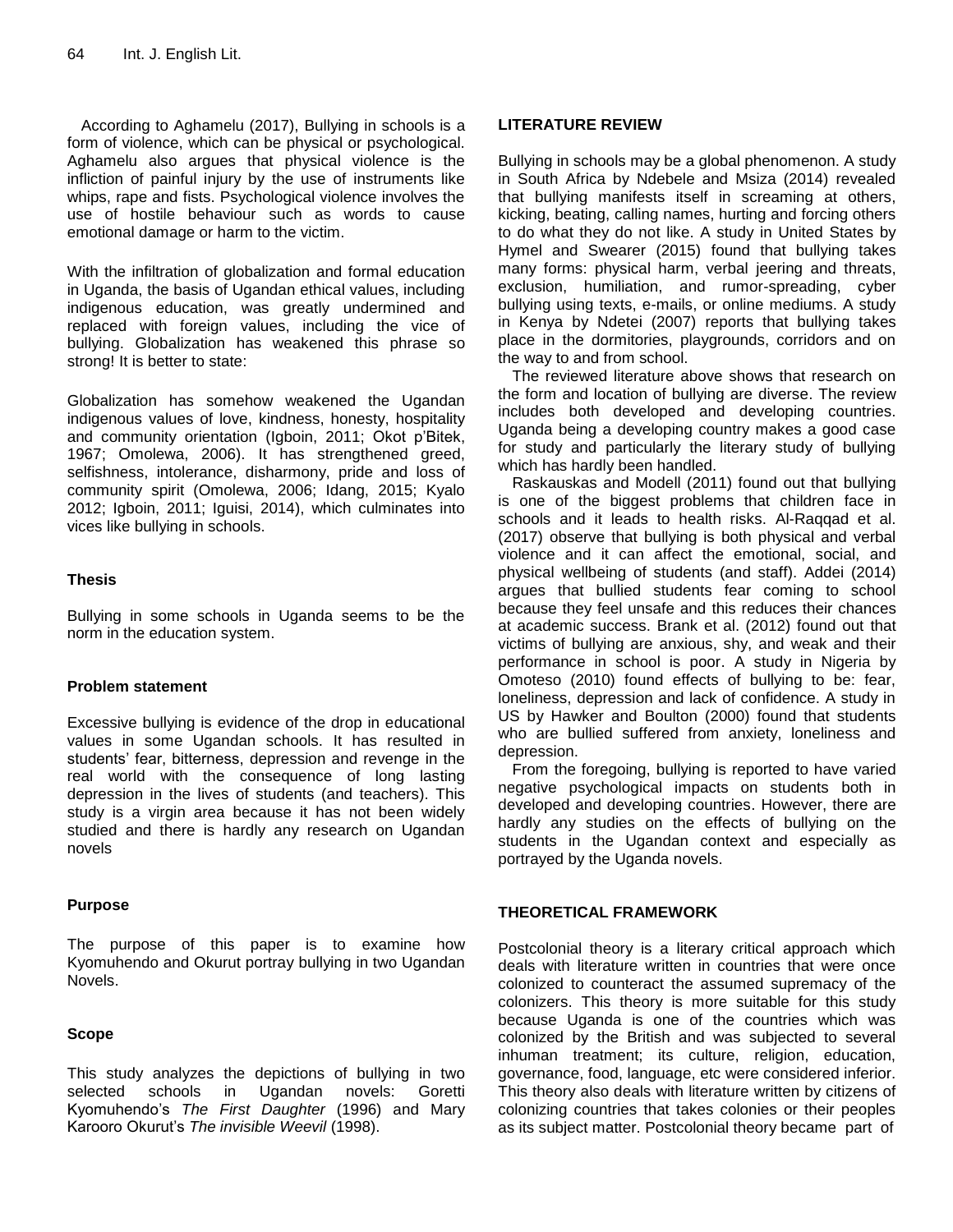the critical toolbox in the 1970s. Some of the proponents of this theory are Frantz Fanon, Edward Said, Gayatri Spivak, Homi K. Bhabha. Post -colonial literary theory is used to explain, predict, and understand phenomena (Swanson, 2013), in this case the theme and characterization in the two Ugandan novels. One of the major proponents of the postcolonial literary theory: Edward W. Said, published his path-breaking book, *Orientalism* in 1978, and created a new way of theorizing how the imperialist West constructed the colonies as abnormal cultural and political objects, needing the civilizing efforts of the master races. Concentrating on Asia, Said analyzes ways in which the Europeans undermined non-Western culture, defining European culture as "normal" and Asian (and African) culture as "other". Gayatri Chakravorty Spivak is another proponent of postcolonial theory who is considered "one of the most influential postcolonial intellectuals" and known for her book *Can the subaltern speak*? Another well -known promoter of the postcolonial theory is Homi K. Bhabha, well known for coiling words like *mimicry, hybridity, and ambivalence*. Each of these proponents contributes to the explanation of how the West through colonialism and neo-colonialism has negatively impacted the otherwise friendly and harmonious non-western communities and their cultural values.

### **METHODOLOGY**

#### **Research design**

This paper used a case study design and selected two Ugandan novels to analyze the portrayal of bullying. It also employed qualitative research approach which required us to read the texts several times, code and generate concepts from which the main theme was derived. The main theme is bullying but several characters were also identified. According to Creswell (2005), the main purpose of qualitative research is to investigate and analyze a phenomenon, which in this case is the depiction of bullying in the two Ugandan novels. To Yin (2003: 23) case study research is as an empirical inquiry that investigates a contemporary phenomenon within its real-life context. According to Creswell (2003) case study design is in-depth, intensive enquiry reflecting on a rich and lively reality and exploration of a bounded system.

#### **Biography of the authors**

#### *Goretti Kyomuhendo*

Goretti Kyomuhendo, born in 1965, is a Ugandan novelist who participated in the inaugural International Literature Festival in Berlin in 2001. She was born and grew up in Hoima District, Western Uganda. She obtained a Bachelor of Arts (Hons) in English Studies in 2003, from the University of Natal, South Africa, and a Master of Arts in Creative Writing 2005, from the University of KwaZulu-Natal in South Africa. Her first novel, *The First Daughter* (1996) was well received in Uganda, earning some regional – East African - attention as well. Her second novel, *Secrets No More*, (1999) won the National Book Trust of Uganda Award for 1999. Her third novel is *Waiting*: *A Novel of Uganda's Hidden War* (2000).

#### *Mary Karooro Okurut*

Mary Karooro Okurut was born in Bushenyi District, Western Uganda in 1954. She graduated from Makerere University with the degree of Bachelor of Arts in Literature in 1977 and in 1981 she got a Master of Arts in Literature. Between 1981 and 1993 she was Lecturer at Makerere University"s Department of Literature. She took up employment as the press secretary to the Vice-President of Uganda from 1994 until 1996. Between 1996 and 1999 she served as Commissioner, Education Service Commission in the Ugandan Ministry of Education. From 1999 until 2004, she served as the press secretary of the President of Uganda. In 2004 she entered elective Ugandan politics. Her literary publications include: *The Curse of the Sacred Cow* (1993), *The Adventurous Sisters* (1993), *The Invisible Weevil* (1998) and *The Official Wife* (1997), *The Blood Brothers* (2003), *Potiphar's Grand Daughter* (2013) and The Switch (2016).

#### **Brief summary of the two novels**

#### *Kyomuhendo's The First Daughter*

The main character of the book is Kasiimire. Her father is Kyamanywa and her mother"s name is Ngozi (Abwooli). Kyamanywa is a polygamist. He is the only man who has taken his children to school. He treats his wives and children well and in return for total obedience. His word is not questioned. He is a hard working man (Kyomuhendo, 1996:6-7). Kyamanywa has special love for Kasemiire because she is a responsible young girl, beautiful like her mother.

Kasemiire means beautiful. Kyamanywa sees only beauty in his children. They have chocolate-brown complexion as their mother. The more Kyamanywa thinks about his daughter Kasemiire the more he feels the desire to take her to secondary school. She has passed highly the Primary Leaving Examination and the father is thinking of where to get the money and send his daughter to school (Kyomuhendo, 1996: 10).

Although Kasemiire's mother is not educated, she desires that her daughter goes to school. She knows that Kasemiire will be a great woman and that she will achieve this through education. She does not want her daughter Kasemiire to be a victim of early marriage like her. Abwooli's father is a polygamist and drunkard who has a habit of marrying off his daughters at an early age so that he drinks the bride-price (Kyomuhendo, 1996: 11). He marries off his daughters in exchange for the bride price which he spends on drinking sprees in bars.

Kasemire gets her admission letter to go to secondary school. When the father tells Abwooli (Kasiimire's mother) about this decision, she is very excited. She goes shopping for her daughter, to Kasemiire"s great surprise. She did not expect her mother to have kept any money for her. Kasemiire remembers that her mother has been saving this money from weaving the mats and the baskets, and she says that she will repay her back one day (Kyomuhendo, 1996: 26-27).

Kasemiire is escorted by her father to school. The headmaster checks on the admission list and finds Kasemiire Jacent, is the best girl they have received with the total marks of 295 out of 300. The headmaster is impressed by her performance and he encourages her not to relax. He says that most girls tend to give more time to the boys than to the books (Kyomuhendo, 1996: 29-31).

Kasemiire is given Nightingale dormitory; she is escorted to the dormitory by her father and is received by the matron. After the matron has checked her suitcase and is satisfied with everything, Kasemiire is ushered into her room. Two of the girls are already in the room but none of them says a friendly word to Kasemiire. They all stared at her coldly. After sometime, a group of girls appear, all squeezed into the room. One of the girls who look to be their leader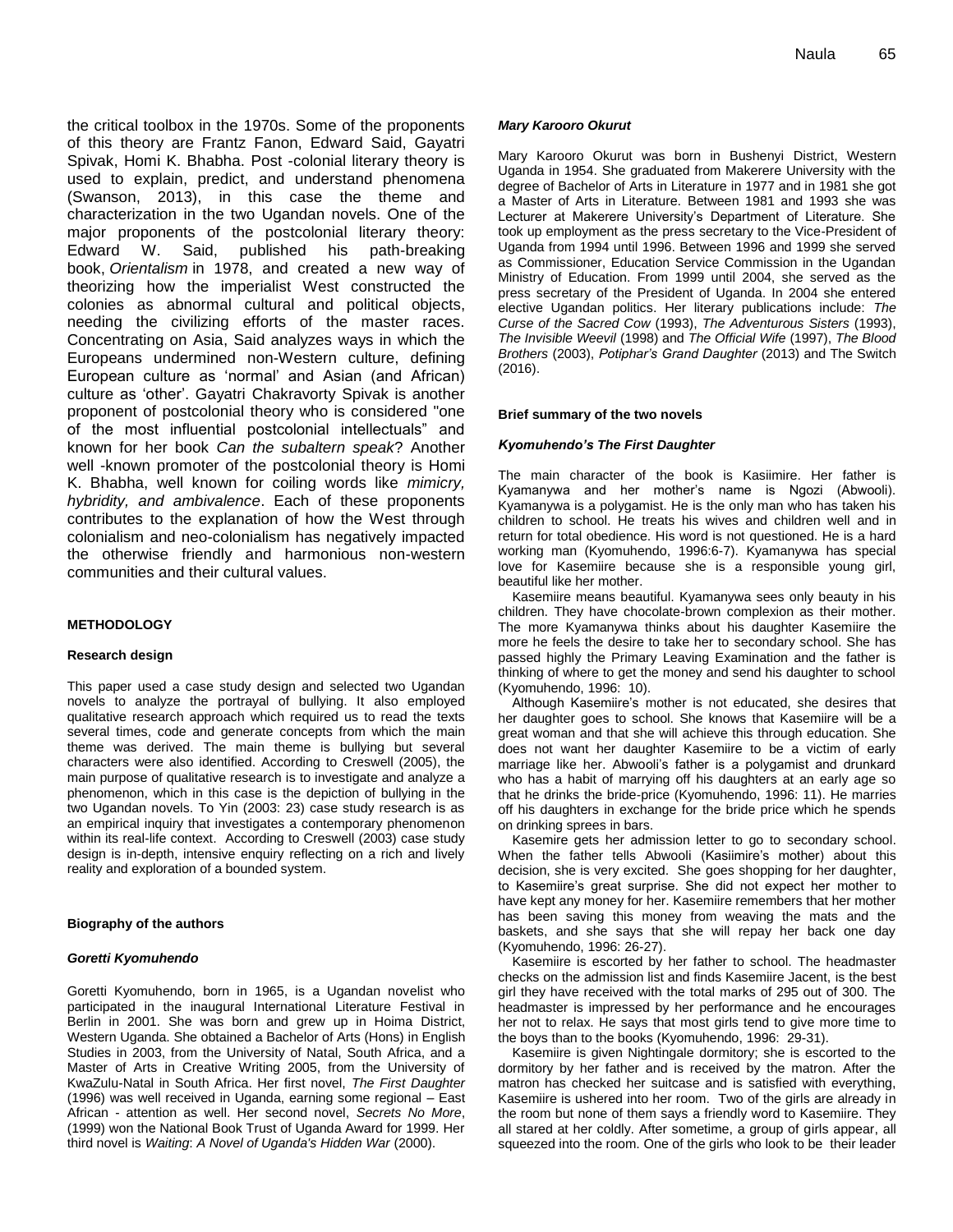says, this one is brand new, *I wonder from which zoo she has come from. She is cute though, another one responded, one of the girls tilted Kasemiire's head as if to kiss her but instead spat in her face* (p.32). This throws Kasemiire in fear and she backs away. This is the beginning of the bullying. They forced opened her suitcase and removed all the roasted groundnuts and maize, they shared among themselves and munched them noisily (Kyomuhendo, 1996: 31- 32).

Kasemirre gets a hard slap on her face for failing to answer a funny question of whether she has ever slept with a man. The girls continue their bullying by laughing at her suitcase calling it a coffin, and asking her who is dead. Next Kasemiire is told to join the first year in the dance without music. They are told to take off their clothes and walk naked but before long the group of angry girls fall on them and tire off their clothes. They are forced to walk to the extreme end of the room and back amidst laughter from the spectators. Some of the girls pinch her buttocks and others comment on her body structure while others pour cold water on her (Kyomuhendo, 1996: 32-36).

### **Okurut's** *The Invisible Weevil*

The main character in Okurut's novel is Nkwazi. Nkwanzi experiences a nasty welcome, normally given to all first years. The practice is enjoyable by the older students but to the new students it is a nightmare. When the senior girls announce that there is going to be a film that evening, Nkwanzi is very excited, not knowing that it was about bullying. A mild form of teasing comes at 10:00pm when the lights are switched off. Nkwazi is ordered to blow off the bulb with her breath. As Nkwanzi is wondering how to do it, she receives a slap on her cheek. She gets up and begins the impossible task of blowing off the bulb as the senior girls cheer and clap. The biggest girl known as Brigadier commands: "Harder, harder!" Nkwanzi continues until her cheeks hurt, while all other newcomers are lined up to do the same. This goes on up to forty five minutes until they hear the teacher on duty's voice telling everybody to switch off the lights and go to bed (Okurut, 1998: 68).

Nkwanzi"s worst form of teasing comes towards mid night when the senior girls get out of bed and fake a holy table (Okurut, 1998; 68). The bigger girls urinate in the bucket and place it on the table and the leftover food ready to give to the first years. The Brigadier"s voice is heard commanding: *All the tails get out of bed. It's time to come to the holy table and receive holy communion. Come quietly and quickly (*Okurut, 1998: 68*).* The new comers line up because of fear of what has happened to them before, so they are all in a line to receive the "holy communion" which is actually leftover food and urine from their fellow girls. A glass filled with rusty coloured liquid is placed on the table with a plate of leftover bits of foods. The "priest", dressed with white robes and a huge wooden cross on her neck shouts: *come, my children … to eat his body and drink his blood and then sing a song of praise* (Okurut, 1998: 68). Without knowing what they are drinking, the first years receive "his blood and the body" but on swallowing it, Nkwanzi realizes that the taste of the wine is salty and murky, she feels like vomiting it up wondering what staff this could be. The "bread" was equally nauseating. The "Brigadier" is standing with a big stick ready to hit anybody who dares to refuse her command. When the initiation ceremony is over they learn to their surprise that the "wine" is urine and the bread is food droppings. All the tails have to throw up. Nkwanzi and Goora were in misery after this incident. They exclaimed: w*hat's good about being in senior? "It's hell," Nkwanzi cried* (Okurut 1998: 69). Goora swears that she will make the newcomers suffer more than she has. The culture is that they must make the following year's newcomers suffer.

### **FINDINGS AND DISCUSSION**

### **Portrayal of bullying by Kyomuhendo**

In the selected novels, the bullying victims are Kasemiire, Nkwanzi, Goora, Tingo and teacher Rose. In the school environment the senior students are expected to have acquired good values through the school system to welcome the new comers with love, equality, empathy, hospitality, honesty and respect; instead they are tortured and mistreated.

In the novels the bullying perpetuators are "Brigadier", Ojuka, Old boys and Old girls. Kyomuhendo depicts bullying as the one of the evils eating up students in a boarding school. Both the boys and the girls go through nasty welcomes upon arrival at school, and it may continue for a long time. When Kasemiire is ushered in the dormitory, two of the old girls were already in the room: But no one said a friendly word as Kasemiire organized to make her bed. They all stared at her coldly. After a while, a group of girls appeared in Kasemiire's room, all squeezed into the room (Kyomuhendo, 1996:32).

In this scenario Kyomuhendo is exposing the loss of African value of community spirit, hospitality, love and empathy. For one to go to a new home and she/he is not welcome, is not natural to Africans. For the two girls who are inside the dormitory to fail to receive Kasemiire"s was an indication that danger was awaiting her. This is the beginning of bullying: failing to welcome someone is a sign of rejection.

One of the girls who looked like their leader said, "This one is brand new, I wonder from which zoo she has come from'. One of the girls tilted Kasemiire's head as if to kiss her but instead spat in her face. We want "mineno", you goat. They forced opened her suitcase and removed all the roasted groundnuts and maize. Have you ever slept with a man? The leader asked. She gets a hard slap (Kyomuhendo, 1996:33).

For Kyomuhendo to portray Kasemiire being told that she *is brand new*, *I wonder form which zoo she has come from* is foreign to Africans. This reduces someone's self esteem. This is verbal bullying Kasemiire is equated to an animal coming from a zoo. To tilt her face as if to kiss her but only to receive spiting on her face is physical bullying. This kind of action dehumanizes Kasemiire and her identity is lost. This is one of the reasons why at the beginning she is told that she is coming from the zoo.

The physical violence is also portrayed by Kyomuhendo, when the older girls force Kasemiire's suit case open and they eat all the ground nuts and maize as she watches. It is psychological torture as she cannot retaliate or defend herself.

And asking the young girl whether she has ever slept with a man is another kind of verbal bullying which follows with a slap resulting into physical torture. Having sex or not is a private matter that needs not to be announced on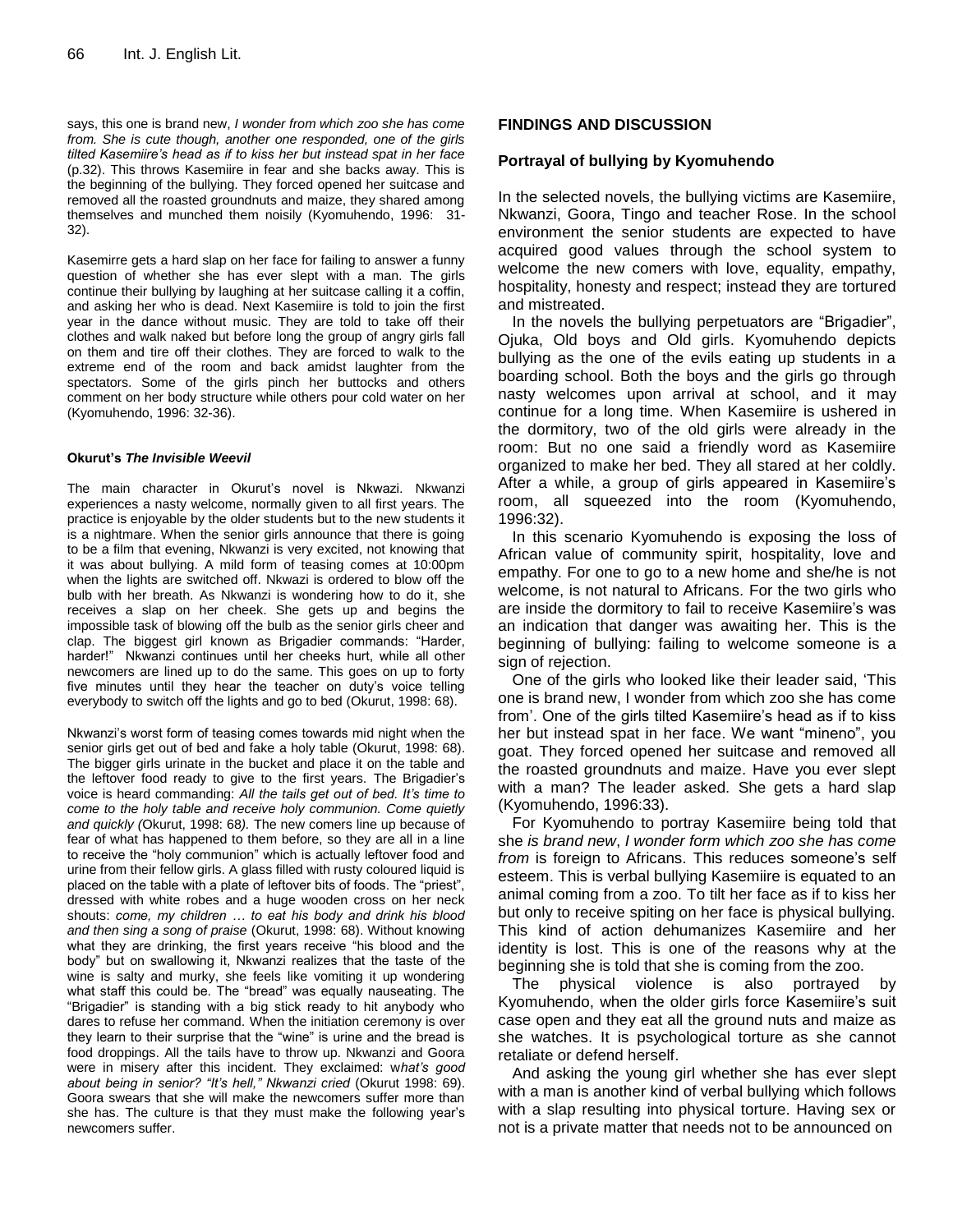the mountain top. Therefore to ask Kasemiire such a question is verbal bullying. All the above inappropriate treatment which Kasemiire receives exposes what goes on in boarding schools in Uganda, and generally elsewhere. The language which Kyomuhendo uses can be compared to that of force according to Fanon (1963) in *The Wretched of the Earth***:**

The agents of government speak the language of pure force. The intermediary does not lighten the oppression, nor seek to hide the domination; he shows them up and puts them into practice with the clear conscience of an upholder of the peace; yet he is the bringer of violence into the home and into the mind of the native (Fanon, 1963:37).

This kind of pure force language motivates both physical and psychological violence to the natives as we witness from the bullying of Kasemiire (Kyomuhendo, 1996:35-38). A first year student who is tormented through bullying does not retaliate immediately but waits for the new comers and vents the whole anger on them. This is an awful abuse and traumatic experience to force the Africans into submission through the use of the language.

Kyomuhendo continues to depict evil which comes as a result of taking the children to boarding school*:*

Who is dead? Why do you bring here that coffin? Immediately empted the wooded suitcase… and threw it in the dustbin. You, what do you call yourself?... She got hold of Kasemiire's ears and led her to room number four (Kyomuhendo, 1996:33).

Having a wooden suit case is not an issue. It is actually environmental friendly, but these students associated it with death. Could it be that they are meaning the death of African traditional values which they are regrettably representing at this moment?

Kyomuhendo depicts Kasemiire being ordered to remove her cloth and walk naked before her fellow girls. Gadin and Hammarrstrom (2005) observe that the most common form of bullying is verbal harassment - teasing and name calling - which is in line with what Kyomuhendo is portraying here:

Take off your clothes, they ordered her... A group of angry girls fell on her and tore her clothes. They forced her to walk to the end of the room and back, amidst laughter from the spectators. Some girls even pinched her buttocks as they commented on her figure and some even poured water on her (Kyomuhendo, 1996:34).

To order Kasemiire to remove all her clothes and walk naked while the rest of the girls are laughing is dehumanizing; showing her that she is useless. Not even worth of being in the school where she has joined. This is followed by physical torture when one of the girls pinches her buttocks and another one pours on her cold water.

This is both verbal and physical bullying. The girls in this novel are representing a foreign culture. This kind of bullying which Kyomuhendo is portraying is a replay of how African traditional education was treated by the West.

Kyomuhendo depicts bullying as not only practiced in the dormitory but even in the classroom:

Stand up you dung eaters, can"t you see that the honourable headmaster has honoured you with a visit? What is your name? Kasemiire Jacent… from now onwards, you are the boss"s wife in Senior One West (Kyomuhendo, 1996:34-35).

The "headmaster" and the group calling the new comers *dung eaters* is verbal bullying causing the students great pain and harm*.* To impersonate the headmaster who is representing the leadership and the authority of the Western kind of education, Kyomuhendo is exposing the evil that comes with the leadership of this education system and what Africans have to go through to achieve this new education. Kasemire is brought to school to learn but to her surprise she is told, from now on she is *the boss's wife in Senior One West.* A study by Asamu (2006) observes that bullying is mostly carried out by older students on the younger ones. The older students often expose the younger and weaker students to the act of bullying. Kyomuhendo is mimicking the leadership and the product of Western type of education. According to Crick et al. (2001) bullying exists in three forms: physical, verbal and relational. Crick et al. describe physical bullying as behaviours where perpetrator might punch, hit and/or steal. Kyomuhendo depicts bullying as not only happening in the dormitories and the classrooms but it extends even to the dining hall:

He had a piece of posho in his hands and he threw it at her buttocks. Everybody in the dining hall laughed and immediately started beating their forks on the plates, making deafening sounds. Ojuka was now behind her; he took hold of her waist and forced her to face him. Roughly, he started kissing her and the students shouted encouraging obscenities. After that he slapped her very hard and gave her a big shove. Kasemiire managed to retain her balance. With tears of rage and shame almost blinding her vision, she ran out of the dining hall (Kyomuhendo, 1996:34).

To throw food on someone is the worst thing to be done to any human being and even to throw it on her buttock is even worse. For Kyomuhendo to depict this kind of evil happening in the dining while the rest of the students are ridiculing her is truly demeaning. By Ojuka kissing Kasemiire without her consent is an act of sexual harassment. And after all this violence Ojuka slapped Kasemiire, which is physical violence. A study by Olweus (1993) revealed that males who bully have an aggressive personality combined with physical strength and have little empathy for victims and show no apologies for their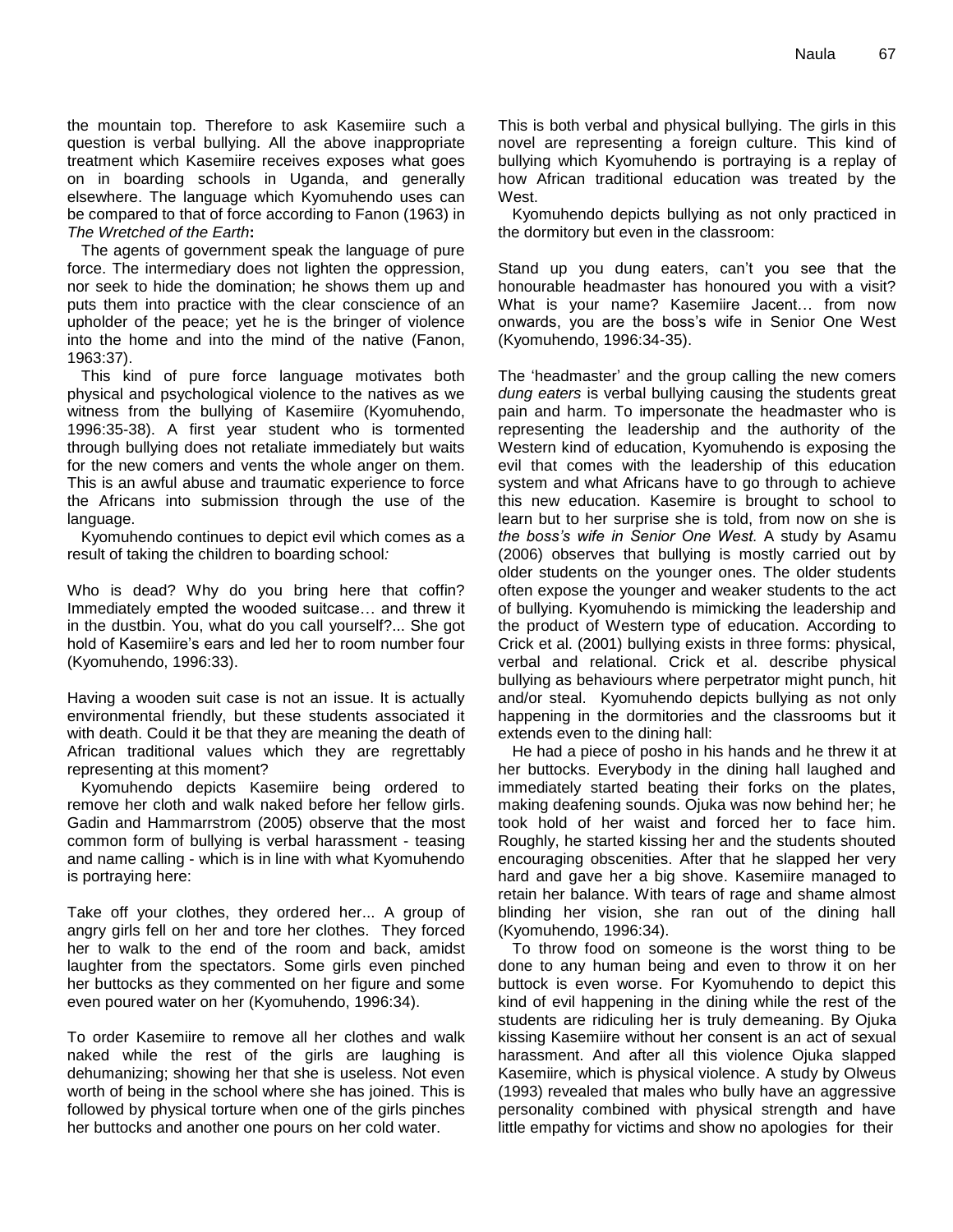fellow students. This is why Ojuka is doing all these to Kasemiire without sympathy. Kyomuhendo is revealing to us the readers that even at the level of leadership in the school system there are issues.

### **Portrayal of bullying by Okurut**

One of the major characters behind the bullying of girls in Okurut"s novel is "Brigadier". The commander, "Brigadier" is giving the new comer, Nkwanzi, an impossible task of blowing the light bulb with her breath. For Okurut to use Brigadier to impersonate the security personal is to let us know what is happening in the security organs:

One big senior girl approached Nkwanzi"s bed. You! Go and blow out the light, she commanded. … are you deaf or just stubborn and arrogant?...and she hauled Nkwanzi to her feet. Now blow it with your breath… A slap on her cheek did it. The brigadier"s voice is heard commanding (Okurut, 1998:67).

Brigadier is military rank – one who enjoys military hierarchy. This senior military rank (Brigadier) is supposed to give the people security. They are also supposed to defend the citizens of the country. The Brigadier represents the leadership of the nation. For Okurut to depict the senior officer as the one mistreating the innocent citizen, she is exposing the evil that is in the security organs and how the leadership of the country has failed to defend its people. Okurut depicts bullying in school as a major threat to the new students joining school. This kind of behavior by the senior students is dehumanizing to the new comers.

Bullying continues in the dormitory. This time the students are impersonating the church. Fresh students are addressed as tail; this form of branding is verbal bullying. To mimic what the priests do, is a mockery of the church and their rituals, as presented below:

All the tails get out of bed. It's time for you to come to the holy table and receive Holy Communion. Come quietly and quickly. There was a glass with a rusty coloured liquid and … bits of food of sorts. Come, my children… eat his body and drink his blood and then sing a song of praise. One by one, they went and received holy communion. The wine tested salt and murky. Nkwanzi almost threw up…when the initiation ceremony was over, they learnt to their bitterness, that the wine had been urine and the bread, food droppings (Okurut, 1998:68).

Welcoming the first years to a fake holy table is mimicry (Bhabha, 1994) of what the priests do to their congregations. For Okurut to portray and imitate the priest giving urine and food leftovers as "his blood and body", is to reveal to us that the church leadership has issues. The reason why the **"**so called**"** "tails" line up to

drink what they later learn with bitterness that was urine is infuriating and totally unacceptable. A study by Rigby (1998; Rigby, 2001) observes that students who are bullied often have higher levels of stress, anxiety, depression and illness. He further argues that victims are withdrawn and anxious, characterized by tenseness, fears and worries and bullying negatively affects their education system.

Another character who is a victim of bullying in Okurut"s text is Tingo. Okurut shows that bullying is not only in the girls" school but also boys" schools. Tingo is a brother of Nwanzi, who in his letter to his sister exposes the evil which the old boys in the school inflict on the new comers. This is how the letter reads, in part:

The first night, the senior boys paraded all the newcomers and each senior boy picked a servant. We were then given the rules for the servants; A servant must make his master's bed every morning, wash his plates, cups, clothes etc… He must collect bathing water for the master in the morning… He must surrender all the grab he brought to the master… The senior boys order the newcomers to accompany them to the farm; there, the big boys got hold of one of the pigs… They then forced the small boy to have sex with it… Most of us "re still sick when we think about this incident (Okurut, 1998:69-70).

Why should the new comers be paraded before the older boys? School is not a military barracks, why parading? Does it mean that the dormitory has been turned into a barrack? Education should help the students to acquire knowledge and this knowledge should change them for the better. Which knowledge have this new students received from the senior ones? And if education is the process of gaining knowledge what kind of knowledge do these students receive after being bullied. How do they interpret this kind of treatment which they have received from the old students?

Okurut portrays the picking of the servants to expose what comes with this education system. To be a servant may mean someone"s labour is being used by another with or without pay. To make the new comers of a school lay the master"s bed every morning, fetch water for the master, and to surrender all the grab are similar to Nguai's contention that Africans are trained in Western education to serve the purpose of the white man (Ngugi, 1964). We expect the old students to give positive learning experience to the new comers but they are doing the opposite. Making the new comers to sleep with pigs is even worse; Tingo laments that they are still sick when they remember this incident. Tingo says that what kind of teasing is this? These boys are portrayed by Okurut as being bullied both verbally and physically - forcing them to do what they would never do.

Teacher Rose, a victim of bullying in Okurut"s novel, is the last character. She is a person who helps others to acquire knowledge, competences or values but for Okurut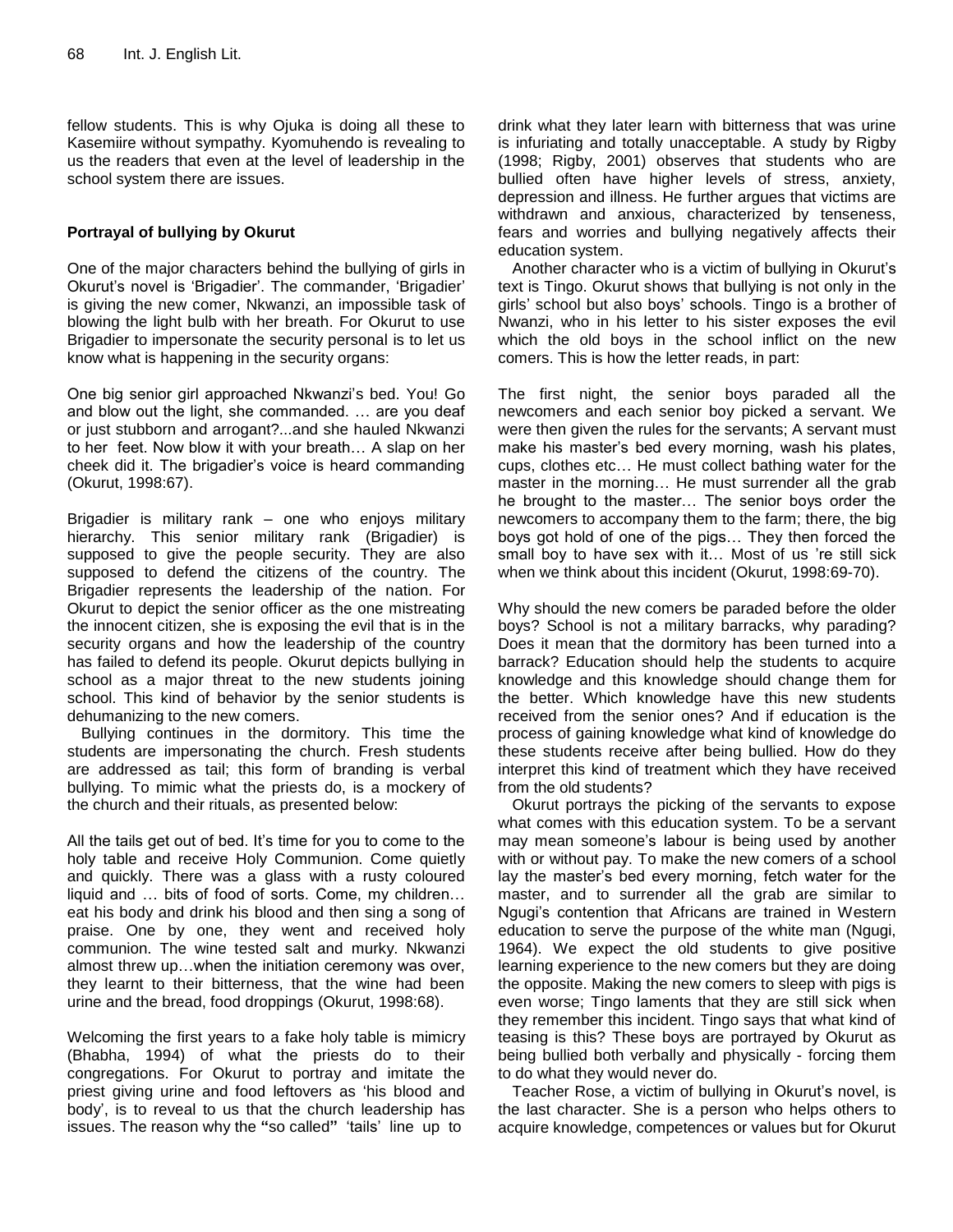to depict her as the one students are bullying is a mimicry of the education system that Teacher Rose is representing. Thus, if a teacher is a source of knowledge, then the question is what kind of knowledge has she imparted into the students? This is the story of the **"**poor teacher**"**:

One particular teacher, called Rose, had it rough. Whenever she came to class, she would find sticks of bogoya on her table. The whole blackboard would be full of drawings of the banana. The students would start chanting in whisper: Bogoya, Bogoya. Soon the students started putting bogoya on the verandah of her house and on her doorstep. Whenever she sets out to go for a walk, some of her students on their way to the well would sight her. The one student would shout at the top of her voice; Bo-oo-oo! Another would hear and pick it up; Go-oo-oo and the third would round it up- Ya-aa-aa. Laughter would follow (Okurut, 1998: 70-71).

Okurut depicts teacher Rose being bullied verbally and psychologically. The torture which she is going through is an indication that the education which these students are receiving is highly questionable. As an authority of education, she is supposed to be respected by the students but instead the opposite occurs: the students are chanting in whisper, *Bogoya, Bogoya,* to her humiliation.

This bullying followed her at her house and even out of her house where she has gone for an evening walk. Okurut is revealing to us that this education given to the students has little positive impact on their behavior. A study by Olweus (1993) and Craig and Pepler (1997) is in agreement with what Okurut has depicted when they observed that those who bully are aggressive towards their peers, teachers, parents, and others and are easily provoked. This bad experience which teacher Rose goes through forces her to leave the school.

### **Conclusion**

From the forgoing discussion it can be clearly concluded that bullying presented by two Ugandan authors has unfortunately become part of our educational value system. Moreover, bullying in some schools is manifested in many forms - both verbally and physically, which sometimes affects the emotional, social, and physical wellbeing of students, as well as, teachers. As noted, this only serves to undermine and disrupt the educational system in Uganda.

### **RECOMMENDATIONS**

Based on this research, the following recommendations are proposed:

1) The Ugandan educational system ought to endeavor to end bullying, as quickly as possible because it diminishes capacity of children to grow up as autonomous and responsible persons.

2) The teachers and school administration should inculcate more values/morals and principles to minimize/ reduce this type of unacceptable behavior.

3) The Government of Uganda, through the ministry of education/social services, should be put in place good measure to totally eradicate bullying in all schools.

4) The church, religious organizations and NGOs should strongly condemn bullying and simultaneously inculcate more values/morals and principals.

5) The NGOs should liaise with the Government of Uganda, to abolish forever bullying in schools.

### **CONFLICT OF INTERESTS**

The authors have not declared any conflict of interests.

### **REFERENCES**

- Addei C (2014). The Effects of Bullying on Academic Achievement. Desarrollo y Sociedad. Bogotá, segundo semestre 74:275-308.
- Aghamelu FC (2017). Understanding Fanon"s Theory of Violence and its Relevance to Contemporary violence In Africa: Igwebuike: An African Journal of Arts and Humanities 3:4. ISSN: 2488-9210.
- Al-Raqqad KH, Al-Bourini ES, Al Talahin FM, Raghda ME (2017). The Impact of School Bullying on Students" Academic Achievement from Teachers Point of View. International Education Studies 10:6 ISSN 1913-9020 E-ISSN 1913-9039 Published by Canadian Center of Science and Education.
- Asamu FF (2006). Correlates of bulling among secondary school students in Ibadan, North East Local Government Area of Oyo state.
- Bhabha HK (1994).The Location of Culture, Routledge, London and New York.
- Brank EM, Hoetger L, Hazen KP (2012). Bullying. The Annual Review of Law and Social Science 8:213-230. https://doi.org/10.1146/annurevlawsocsci-102811-173820.
- Craig WM, Pepler DJ (1997). Helping kids adjust a tri-ministry project. Canadian Centre for Children at risk. McMaster University, cited in Prevention of Bullying among children and youth in Hamilton. Discussion paper Prepared for Hamilton community Foundation.
- Creswell JW (2003). Research Design: Qualitative, Quantitative, and Mixed Methods Approach. Thousand Oaks: Sage Publications.
- Creswell JW (2005). Educational Research: Planning, Conducting and Evaluating Quantitative and Qualitative Research. New Jersey: Pearson Merrill Prentice Hall.
- Crick NR, Nelson DA, Morale JR, Cullerton-Sen C, Casas JF, Hickman SE (2001). Relational victimization in childhood and adolescence: I hurt you through the grapevine. In: J. Juvonen., A. Nishina and S. Graham (Eds). Peer victimization in Schools: the Plight of the vulnerable and victimized. New York: Guildford.
- Fanon F (1963). The Wretched of the Earth, New York: Grove Press, (originally published in 1961).
- Gadin KG, Hammarrstrom A (2005). A possible contributor to the higher degree of girls reporting psychological symptoms compared with boys in grade nine. European Journal of Public Health 15:380-385.
- Hawker DS, Boulton MJ (2000). Twenty years' research on peer victimization and psychosocial maladjustment: A meta-analytic review of cross-sectional studies. The Journal of Child Psychology and Psychiatry and Allied Disciplines. 41(4):441-455.
- Hymel S, Swearer SM (2015). Four decades of research on school bullying: An introduction. American Psychologist 70(4):293. http://dx.doi.org/10.1037/a0038928.